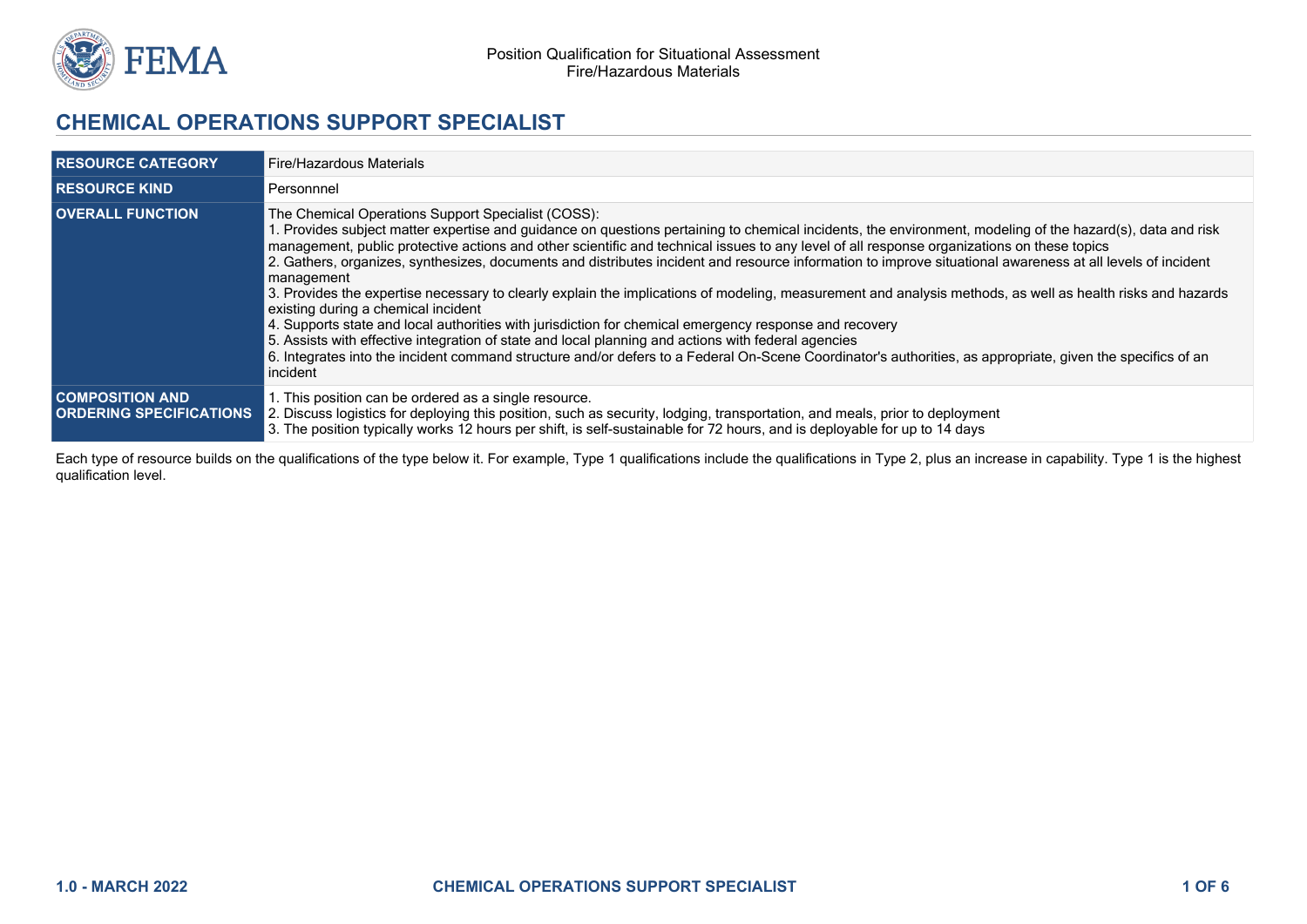

| <b>COMPONENT</b>   | TYPE 1                                                                                                                                                                                                                                                                                                                                                                                                                                                                                                                                                                                                                                                                                                                                                                                                                                                                                                                                                                                                                                                                                                                                                                                                                                                                                                                                                                                                                                           | TYPE <sub>2</sub>                                                                                                                                                                                                                                                                                                                                                                                                                                                                                                                                                                                                                                                                                                                                                                                                                                                                                                                                                                 | TYPE 3                                                                                                                                                                                                                                                                                                                                                                                                                                                                                                                                                                                                                                                                                                                                                                                                                                                                                                                                                                                                                                                                                                                                                                                                                                                                                                                                                                                                                                            | <b>NOTES</b>  |
|--------------------|--------------------------------------------------------------------------------------------------------------------------------------------------------------------------------------------------------------------------------------------------------------------------------------------------------------------------------------------------------------------------------------------------------------------------------------------------------------------------------------------------------------------------------------------------------------------------------------------------------------------------------------------------------------------------------------------------------------------------------------------------------------------------------------------------------------------------------------------------------------------------------------------------------------------------------------------------------------------------------------------------------------------------------------------------------------------------------------------------------------------------------------------------------------------------------------------------------------------------------------------------------------------------------------------------------------------------------------------------------------------------------------------------------------------------------------------------|-----------------------------------------------------------------------------------------------------------------------------------------------------------------------------------------------------------------------------------------------------------------------------------------------------------------------------------------------------------------------------------------------------------------------------------------------------------------------------------------------------------------------------------------------------------------------------------------------------------------------------------------------------------------------------------------------------------------------------------------------------------------------------------------------------------------------------------------------------------------------------------------------------------------------------------------------------------------------------------|---------------------------------------------------------------------------------------------------------------------------------------------------------------------------------------------------------------------------------------------------------------------------------------------------------------------------------------------------------------------------------------------------------------------------------------------------------------------------------------------------------------------------------------------------------------------------------------------------------------------------------------------------------------------------------------------------------------------------------------------------------------------------------------------------------------------------------------------------------------------------------------------------------------------------------------------------------------------------------------------------------------------------------------------------------------------------------------------------------------------------------------------------------------------------------------------------------------------------------------------------------------------------------------------------------------------------------------------------------------------------------------------------------------------------------------------------|---------------|
| <b>DESCRIPTION</b> | Same as Type 2, PLUS<br>1. Works at both the Incident Command<br>Post (ICP) and emergency operations<br>center (EOC) levels<br>2. Advises and makes recommendations<br>to the authority having jurisdiction (AHJ)<br>and chief elected officials<br>3. Activates and integrates federal<br>chemical response assets and<br>capabilities from across the federal<br>government into the response<br>4. Coordinates chemical activities and<br>technical data management with other<br>COSS team members and federal<br>response assets across the entire<br>incident<br>5. Integrates into a state, local, tribal or<br>territorial (SLTT) EOC and coordinates<br>with the chemical incident management<br>authority<br>6. Supports chemical response<br>preparedness activities and exercises at<br>the SLTT level<br>7. Manages multiple COSS Strike Team<br>Leaders engaged in a variety of chemical<br>response activities including:<br>a. Human exposure response<br>b. Ecological exposureresponse<br>c. Environmental impact projection and<br>assessment<br>8. Maintains consistent:<br>a. Chemical situational awareness<br>b. Management of geographically and<br>temporally extensive environmental<br>sampling<br>c. Chemical analysis of samples<br>d. Chemical safety advisement to<br>emergency support functions engaged in<br>lifesaving activities<br>e. Input to the restoration of critical<br>infrastructure<br>(Continued) | Same as Type 3, PLUS<br>1. Performs exposure estimates for a<br>variety of exposure routes and scenarios<br>2. Describes key state and federal<br>chemical response capabilities, assets,<br>and reporting structures, and how to<br>integrate them into a response<br>3. Communicates complex chemical<br>issues to large groups and/or senior<br>managers and supports public message<br>development<br>4. Assists in the building of Incident<br>Action Plans (IAPs) that balance complex<br>chemical safety concerns with mission<br>priorities<br>5. Works closely with command staff and<br>emergency management teams to<br>accomplish incident objectives<br>6. Works effectively with other COSSs,<br>within COSS Strike Teams or as a COSS<br>Strike Team Leader to reduce large<br>amounts of diverse chemical data from a<br>wide variety of response and recovery<br>resources to ensure a common chemical<br>operating picture across all affected<br>jurisdictions | The COSS Type 3:<br>1. Operates as a technical specialist and<br>advises response personnel and AHJ on<br>issues pertaining to chemical incident<br>response<br>2. Provides chemical incident<br>assessment and resource information<br>through:<br>a. Interpreting and communicating model<br>and measurement results and data<br>products<br>b. Proficient use of the ChemResponder<br>Mobile App and website to collect and<br>share data<br>c. Awareness of SLTT chemical<br>management programs and other<br>chemical emergency preparedness<br>assets and key federal chemical<br>response assets<br>d. Exchange of technical information with<br>other COSS members in the response<br>and advisory organizations to ensure<br>protection guidance is being properly<br>communicated<br>e. Ability to report to a COSS Strike<br>Team Leader and work effectively within<br>a COSS Strike Team at ICPs and other<br>incident management centers to ensure<br>a common chemical operating picture is<br>used across the entire geographic and<br>time range of response and recovery for<br>compatible and effective decision-making<br>f. Supporting the development of<br>operational objectives for the<br>implementation of protective actions and<br>emergency worker protection on a unit-<br>by-unit level<br>3. Guides chemical aspects of response<br>during the event through:<br>a. Working knowledge of chemical<br>(Continued) | Not Specified |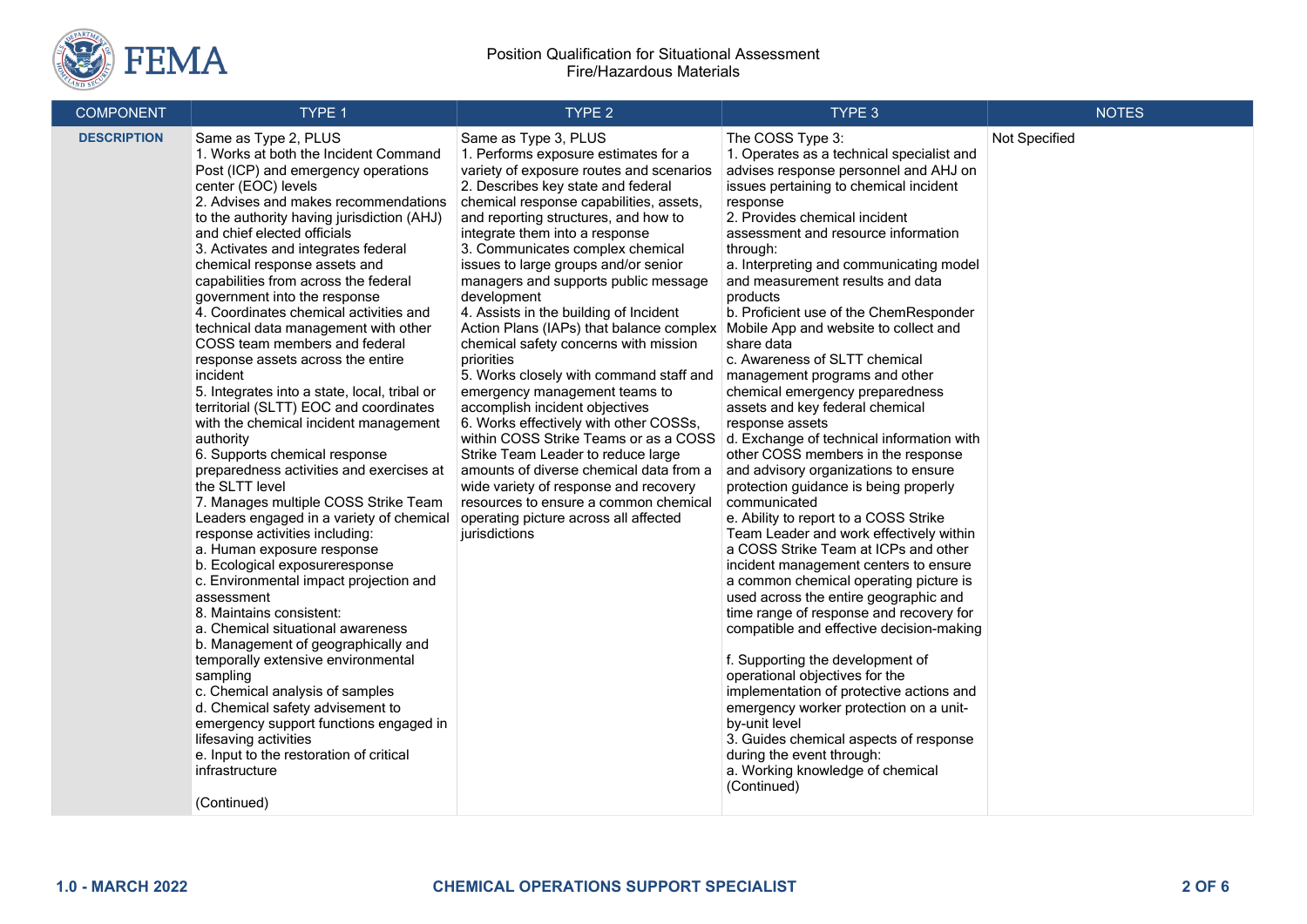

### Position Qualification for Situational Assessment Fire/Hazardous Materials

| <b>COMPONENT</b>   | TYPE 1                                                                                                                                                                                                                                                     | TYPE 2                                                                                                                                                                                                                                                          | TYPE 3                                                                                                                                                                                                                                                                                                                                                                                                                                                                                                                                                                                                                                                                                                                                                                                                                                                                                                                                                                                                                                                                                                                                | <b>NOTES</b>                                                                 |
|--------------------|------------------------------------------------------------------------------------------------------------------------------------------------------------------------------------------------------------------------------------------------------------|-----------------------------------------------------------------------------------------------------------------------------------------------------------------------------------------------------------------------------------------------------------------|---------------------------------------------------------------------------------------------------------------------------------------------------------------------------------------------------------------------------------------------------------------------------------------------------------------------------------------------------------------------------------------------------------------------------------------------------------------------------------------------------------------------------------------------------------------------------------------------------------------------------------------------------------------------------------------------------------------------------------------------------------------------------------------------------------------------------------------------------------------------------------------------------------------------------------------------------------------------------------------------------------------------------------------------------------------------------------------------------------------------------------------|------------------------------------------------------------------------------|
| <b>DESCRIPTION</b> | (Continued)<br>f. Decontamination of people and places<br>g. Waste management                                                                                                                                                                              |                                                                                                                                                                                                                                                                 | (Continued)<br>protection guidance and best practices,<br>including, but not limited to: US<br>Department of Transportation<br>Emergency Response Guidebook,<br>National Institute of Occupational Safety<br>and Health Pocket Guide, Wireless<br>Information System for Emergency<br>Response (WISER), Computer-Aided<br>Management of Emergency Operations<br>(CAMEO), Chemical Companion<br>software and other chemical emergency<br>response and recovery guidance and<br>how they may best be used<br>b. Ability to obtain updated/additional<br>chemical advice and recommendations<br>from appropriate advisory organizations<br>c. Assisting responding agencies and<br>agency decision makers in use of<br>ChemResponder website to maintain<br>situational awareness of chemical<br>aspects of the incident<br>d. Communicating chemical issues to a<br>non-technical audience and providing<br>just-in-time training for first responders<br>for the ChemResponder Mobile App and<br>website, monitoring devices and safety<br>protocols<br>e. Effectively integrating into the Incident<br>Command System (ICS) structure |                                                                              |
| <b>EDUCATION</b>   | Same as Type 2, PLUS:<br>Graduate degree in chemical, industrial<br>hygiene, or toxicological sciences-related<br>field, passing the American Board of<br>Industrial Hygiene (ABIH) certification<br>exam or equivalent experience as<br>determined by AHJ | Bachelor's degree in chemistry, industrial<br>hygiene, or toxicological sciences-related<br>field, or Certified Safety Professional<br>(CSP), Certified Hazardous Materials<br>Manager (CHMM) certification or<br>equivalent experience as determined by<br>AHJ | Associate degree in a chemical,<br>industrial hygiene or toxicological<br>sciences-related field, or five years'<br>experience as a National Fire Protection<br>Administration (NFPA) 472 Hazardous<br>Materials Specialist employee, technician<br>or equivalent as AHJ determines                                                                                                                                                                                                                                                                                                                                                                                                                                                                                                                                                                                                                                                                                                                                                                                                                                                   | Type 3 may substitute training and AHJ-<br>approved experience for a degree. |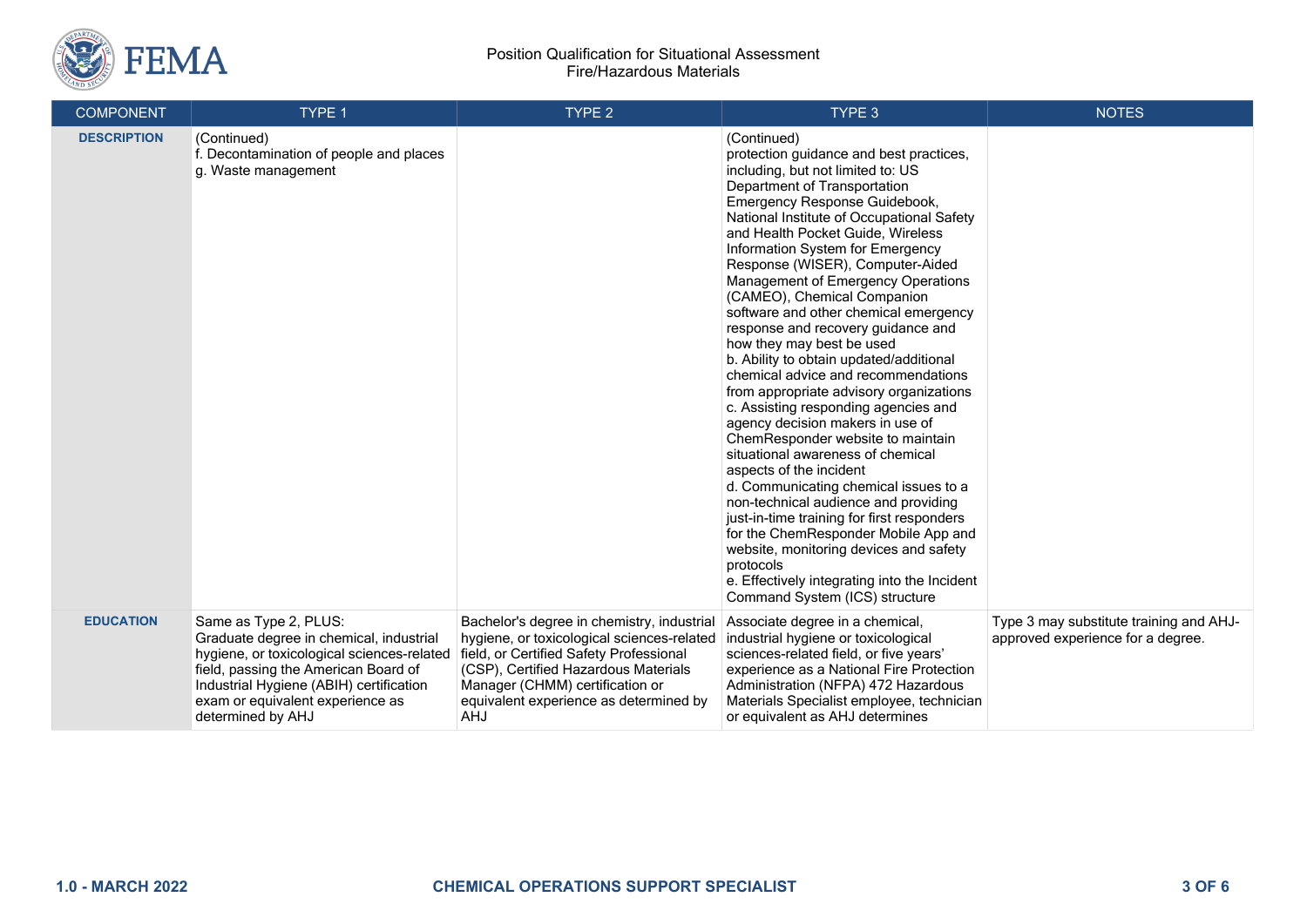

#### Position Qualification for Situational Assessment Fire/Hazardous Materials

| <b>COMPONENT</b> | TYPE 1                                                                                                                                               | TYPE <sub>2</sub>                                                                                                                                                                                                                                                                                                                                                                                                                                                            | TYPE 3                                                                                                                                                                                                                                                                                                                                                                                                                                                                                                                                                                                                                                                                                                                                                                                                                                                                                                                                                                                                                                                                                                                                                                                   | <b>NOTES</b>                                                                                 |
|------------------|------------------------------------------------------------------------------------------------------------------------------------------------------|------------------------------------------------------------------------------------------------------------------------------------------------------------------------------------------------------------------------------------------------------------------------------------------------------------------------------------------------------------------------------------------------------------------------------------------------------------------------------|------------------------------------------------------------------------------------------------------------------------------------------------------------------------------------------------------------------------------------------------------------------------------------------------------------------------------------------------------------------------------------------------------------------------------------------------------------------------------------------------------------------------------------------------------------------------------------------------------------------------------------------------------------------------------------------------------------------------------------------------------------------------------------------------------------------------------------------------------------------------------------------------------------------------------------------------------------------------------------------------------------------------------------------------------------------------------------------------------------------------------------------------------------------------------------------|----------------------------------------------------------------------------------------------|
| <b>TRAINING</b>  | Same as Type 2, PLUS:<br>1. ICS-400 Advanced ICS<br>2. Crisis Emergency Risk<br>Communications Online Training or<br>equivalent as determined by AHJ | Same as Type 3, PLUS<br>1. ICS-300: Intermediate ICS for<br><b>Expanding Incidents</b><br>2. R0655: Advanced Science of<br>Hazardous Materials/WMD Response<br>3. PER373: Hazardous Materials Officer<br>Course<br>4. R0247: Advanced Life Support<br>Response to Hazardous Materials<br>Incidents or equivalent experience<br>5. PER-292: Leadership and<br>Management of Surface Transportation<br>Incidents<br>6. MGT-346: EOC Operations and<br>Planning for All-Hazards | 1. IS-100: Introduction to the Incident<br><b>Command System</b><br>2. IS-200: ICS for Single Resources and<br>Initial Action Incidents<br>3. IS-700.A: National Incident<br>Management System (NIMS), An<br>Introduction<br>4. IS-800.D: An Introduction to the<br>National Response Framework<br>5. PER-XXX-W: ChemResponder Mobile<br>App<br>6. MGT-955-Chemical Operation<br>Support Specialist (COSS) Training (still<br>in development)<br>7. Chemical protection/emergency<br>response training in accordance with at<br>least one of the following:<br>a. Occupational Safety and Health<br>Administration (OSHA) 1910.120<br><b>HAZMAT Technician Training</b><br>b. Hazardous Materials Specialist<br>Employee A as defined in NFPA 472, or<br>c. Hazardous Materials Technician as<br>defined by the American Federation of<br>State, County and Municipal Employees,<br>or<br>d. Associate or higher degree in a<br>chemical, industrial hygiene or<br>toxicological sciences-related field<br>8. G-191-Incident Command<br>System/Emergency Operations Center<br>Interface or equivalent<br>9. R0233-Chemistry for Emergency<br>Response or equivalent as AHJ<br>determines | MGT-955: Initial course still in<br>development. Estimated release in<br>Calendar Year 2022. |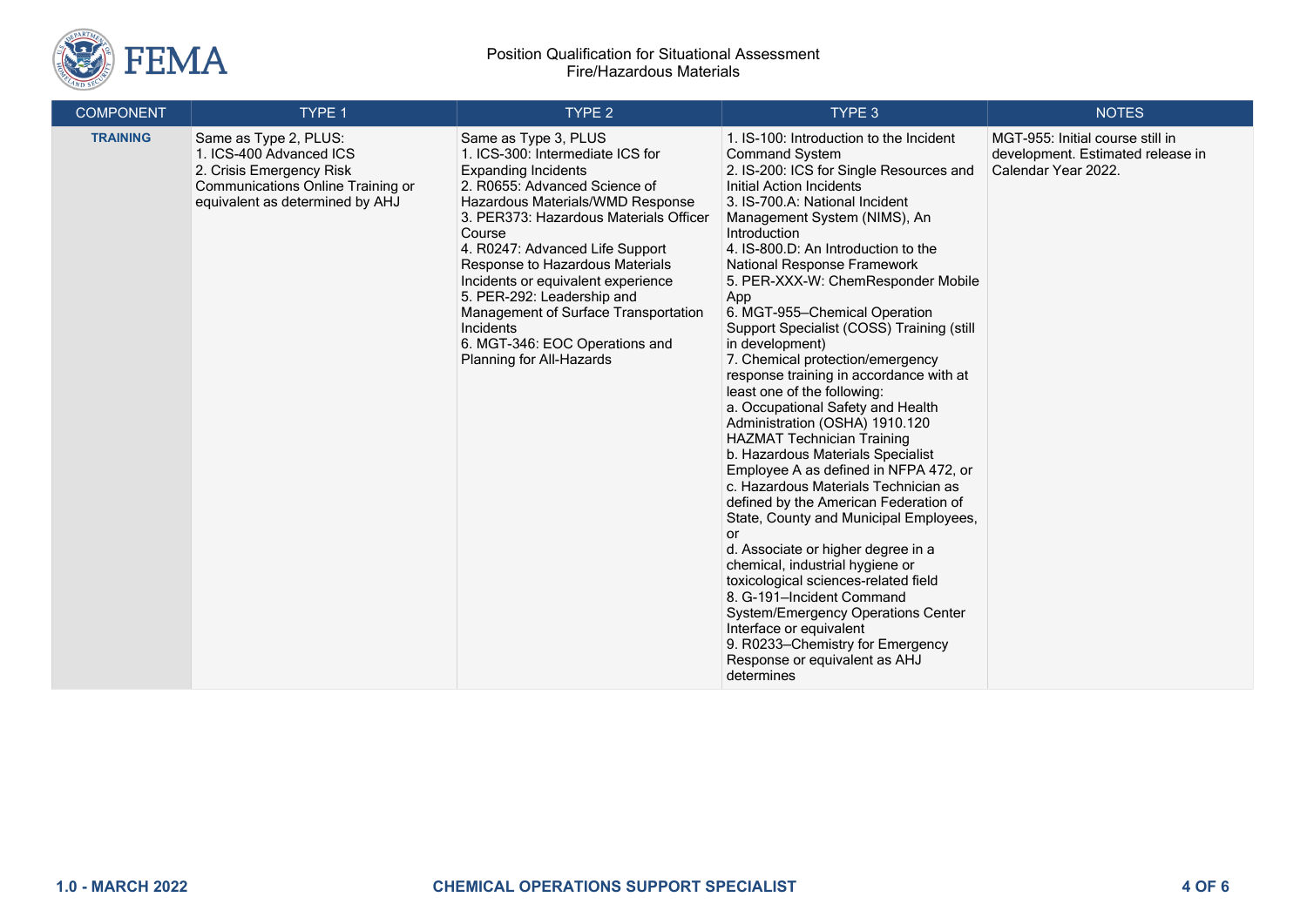

| <b>COMPONENT</b>                                                                            | TYPE 1                                                                                                                                                                                                                                                                                                                                                                                                                                                                                                                                                                                                                                                                                                                                                                                                                                                                                                                                                                                                                | TYPE 2                                                                                                                                                                                                                                                                                                                                                                                                                                                                                                                                                                                                                                                                                                                | TYPE 3                                                                                                                                                                                                                                                                                                                                                                                                                                                                                                                                                                                                    | <b>NOTES</b>                                                                                    |
|---------------------------------------------------------------------------------------------|-----------------------------------------------------------------------------------------------------------------------------------------------------------------------------------------------------------------------------------------------------------------------------------------------------------------------------------------------------------------------------------------------------------------------------------------------------------------------------------------------------------------------------------------------------------------------------------------------------------------------------------------------------------------------------------------------------------------------------------------------------------------------------------------------------------------------------------------------------------------------------------------------------------------------------------------------------------------------------------------------------------------------|-----------------------------------------------------------------------------------------------------------------------------------------------------------------------------------------------------------------------------------------------------------------------------------------------------------------------------------------------------------------------------------------------------------------------------------------------------------------------------------------------------------------------------------------------------------------------------------------------------------------------------------------------------------------------------------------------------------------------|-----------------------------------------------------------------------------------------------------------------------------------------------------------------------------------------------------------------------------------------------------------------------------------------------------------------------------------------------------------------------------------------------------------------------------------------------------------------------------------------------------------------------------------------------------------------------------------------------------------|-------------------------------------------------------------------------------------------------|
| <b>EXPERIENCE</b>                                                                           | Same as Type 2, PLUS:<br>1. Successful completion of the National<br>Qualification System (NQS) Position<br>Task Book (PTB) for the National<br>Incident Management System (NIMS)<br><b>Chemical Operations Support Specialist</b><br>(COSS) Type 1, or equivalent AHJ<br>documentation<br>2. Three additional years' experience as<br>an operational industrial hygienist or<br>environmental health and safety officer or<br>similar military or first responder<br>experience with emergency response<br>experience and training<br>3. Working knowledge of plume<br>projection/dose assessment modeling<br>and software, like ALOHA, MARPLOT,<br>Industrial Source Complex Long-Term<br>model (ISCLT), as demonstrated in<br>training or exercises<br>4. The development and implementation<br>of at least three additional separate<br>chemical and emergency training<br>sessions for first responders or other<br>emergency management personnel, to<br>include conduct of the training sessions<br>themselves | Same as Type 3, PLUS:<br>1. Successful completion of the NQS<br>PTB for the NIMS COSS Type 2, or<br>equivalent AHJ documentation<br>2. Experience in a chemical response<br>and advisory role in national, regional or<br>state-level exercises<br>3. Three years' experience as an<br>operational industrial hygienist or<br>environmental health and safety officer,<br>or similar military experience, or first<br>responder experience with emergency<br>response experience and training<br>4. Implementation of at least three<br>separate chemical emergency training<br>sessions for first responders or other<br>emergency management personnel to<br>include conduct of the training sessions<br>themselves | 1. Successful completion of the NQS<br>PTB for the NIMS COSS Type 3 or<br>equivalent AHJ documentation<br>2. Experience in a chemical response<br>and advisory role in chemical emergency<br>preparedness exercises for chemical<br>fixed facilities or other chemical<br>incidents, such as transportation-related<br>or weapons of mass destruction (WMD)<br>attacks and terrorist attacks<br>3. At least two tabletop or other exercises<br>demonstrating the chemical response<br>and advisory role<br>4. Practical experience working with,<br>identifying, classifying and quantifying<br>chemicals | Not Specified                                                                                   |
| <b>PHYSICAL / MEDICAL</b><br><b>FITNESS</b>                                                 | Same as Type 2                                                                                                                                                                                                                                                                                                                                                                                                                                                                                                                                                                                                                                                                                                                                                                                                                                                                                                                                                                                                        | Arduous                                                                                                                                                                                                                                                                                                                                                                                                                                                                                                                                                                                                                                                                                                               | Moderate                                                                                                                                                                                                                                                                                                                                                                                                                                                                                                                                                                                                  | The NIMS Guideline for the NQS defines<br>Physical/Medical Fitness levels for NQS<br>positions. |
| <b>CURRENCY</b>                                                                             | Same as Type 2                                                                                                                                                                                                                                                                                                                                                                                                                                                                                                                                                                                                                                                                                                                                                                                                                                                                                                                                                                                                        | Same as Type 3                                                                                                                                                                                                                                                                                                                                                                                                                                                                                                                                                                                                                                                                                                        | 1. Functions in this position during a<br>qualifying incident, planned event,<br>exercise, drill or simulation at least once<br>every two years<br>2. Maintains currency in all ICS/NIMS<br>and HAZMAT, industrial hygiene, or<br>toxicological training as determined by<br>the AHJ<br>3. Attend at least eight hours of COSS<br>refresher training/continuing education<br>every two years                                                                                                                                                                                                              | Not Specified                                                                                   |
| <b>PROFESSIONAL AND</b><br><b>TECHNICAL</b><br><b>LICENSES AND</b><br><b>CERTIFICATIONS</b> | Same as Type 2, PLUS:<br>ABIH certification, or equivalent<br>experience                                                                                                                                                                                                                                                                                                                                                                                                                                                                                                                                                                                                                                                                                                                                                                                                                                                                                                                                              | Same as Type 3, PLUS<br>CSP, CHMM certification, or equivalent<br>experience                                                                                                                                                                                                                                                                                                                                                                                                                                                                                                                                                                                                                                          | NFPA 472 Hazardous Materials<br>Specialist, Technician or equivalent as<br>AHJ determines                                                                                                                                                                                                                                                                                                                                                                                                                                                                                                                 | Not Specified                                                                                   |